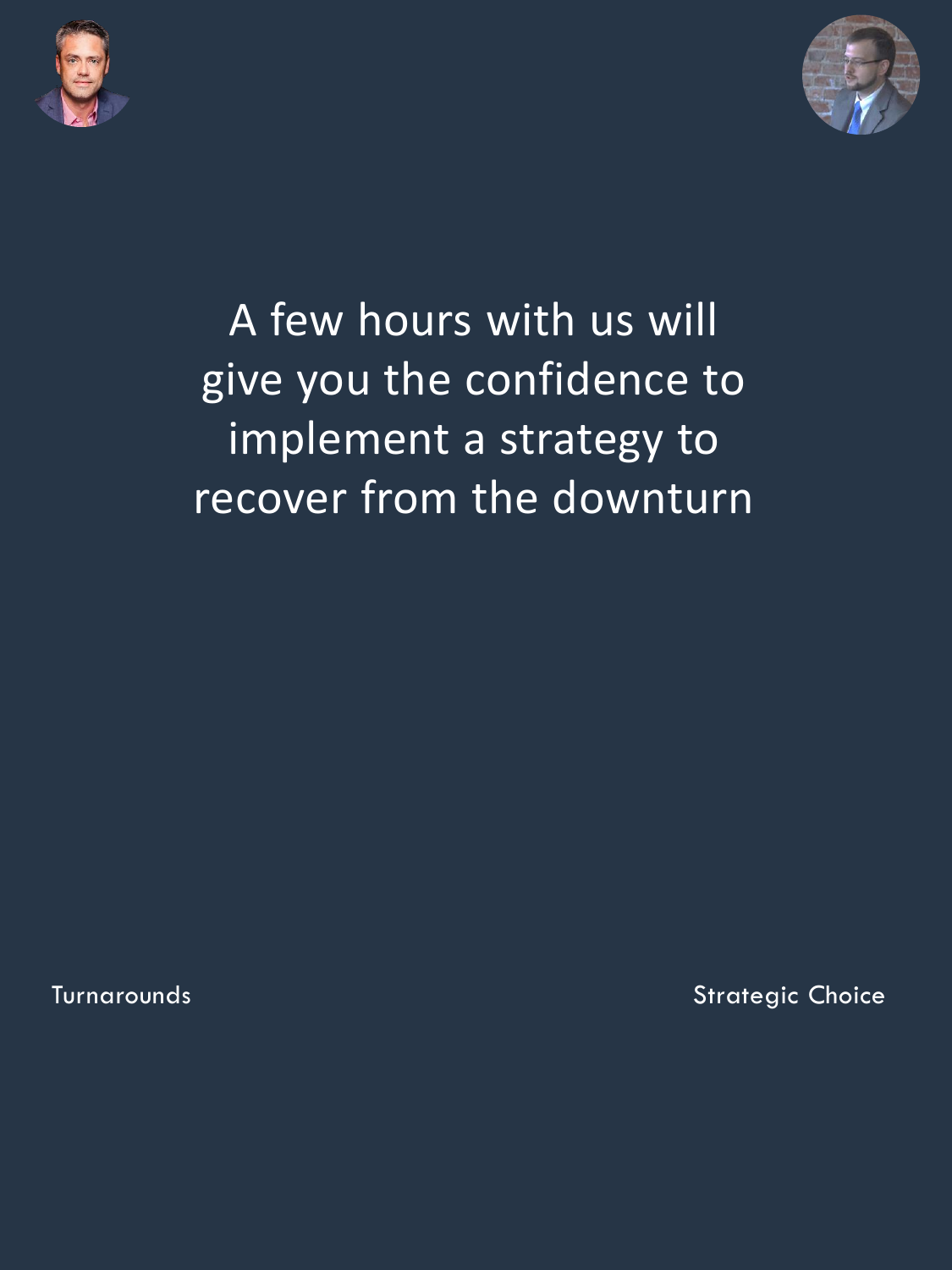

Unprecedented economic challenges caused by Coronavirus raise the following questions for business owners:



- $\checkmark$  When and how will my business recover from the downturn?
- How deep should the cost-cutting initiatives be?
- What will happen to the industry I am in? What changes may be permanent?
- Should I sell or close my business now, or should I wait? How can I get financing with all this uncertainty?
- How should I transform my business to reflect new realities?

#### Big Picture Assessment  $\longrightarrow$  In-depth Analysis

## What can we do to help?

- Perform a crisis resilience test: what happens if revenues decline by 20%, 50%, 70%, depending on market prospects?
- Rank key vulnerabilities, threats and strengths
- Formulate an anti-crisis plan in case of a loss of suppliers, partners, or prohibitive government regulations
- Define triggers for tough business decisions: layoffs, facility closures; bankruptcy / divestment
- $\checkmark$  Suggest cost optimization options and alternative business models, allowing maximizing returns from existing assets
- $\checkmark$  Develop market scenarios: growth/decline, duration of turbulence period, market structure changes; post-crisis trajectory (qualitative and quantitative analysis)
- $\checkmark$  Apply industry benchmarks for effects of key changes: price/cost reduction, business closures, equipment lease, new products, etc.
- $\checkmark$  Detail and validate business model optimization solutions possible new revenue sources and more effective use of available facilities, staff, etc. resources
- Build cash flow scenarios for proposed solutions

## What results should you expect?

- $\checkmark$  A set of strategic and financial options allowing to minimize crisis impact on profitability
- Resiliency toward future downturns, decreases in revenue and margins
- ✓ Visibility of any future liquidity shortfalls
- A clear script to communicate with your customers, employees, vendors, banks, and other stakeholders
- A leaner, but healthier business with a sufficient working capital to pay for day-to-day expenses
- A full restructuring plan with a multi-scenario financial model and strategic options
- Detailed step plan for selected turnaround solutions
- Improved chances to receive bank or investor financing